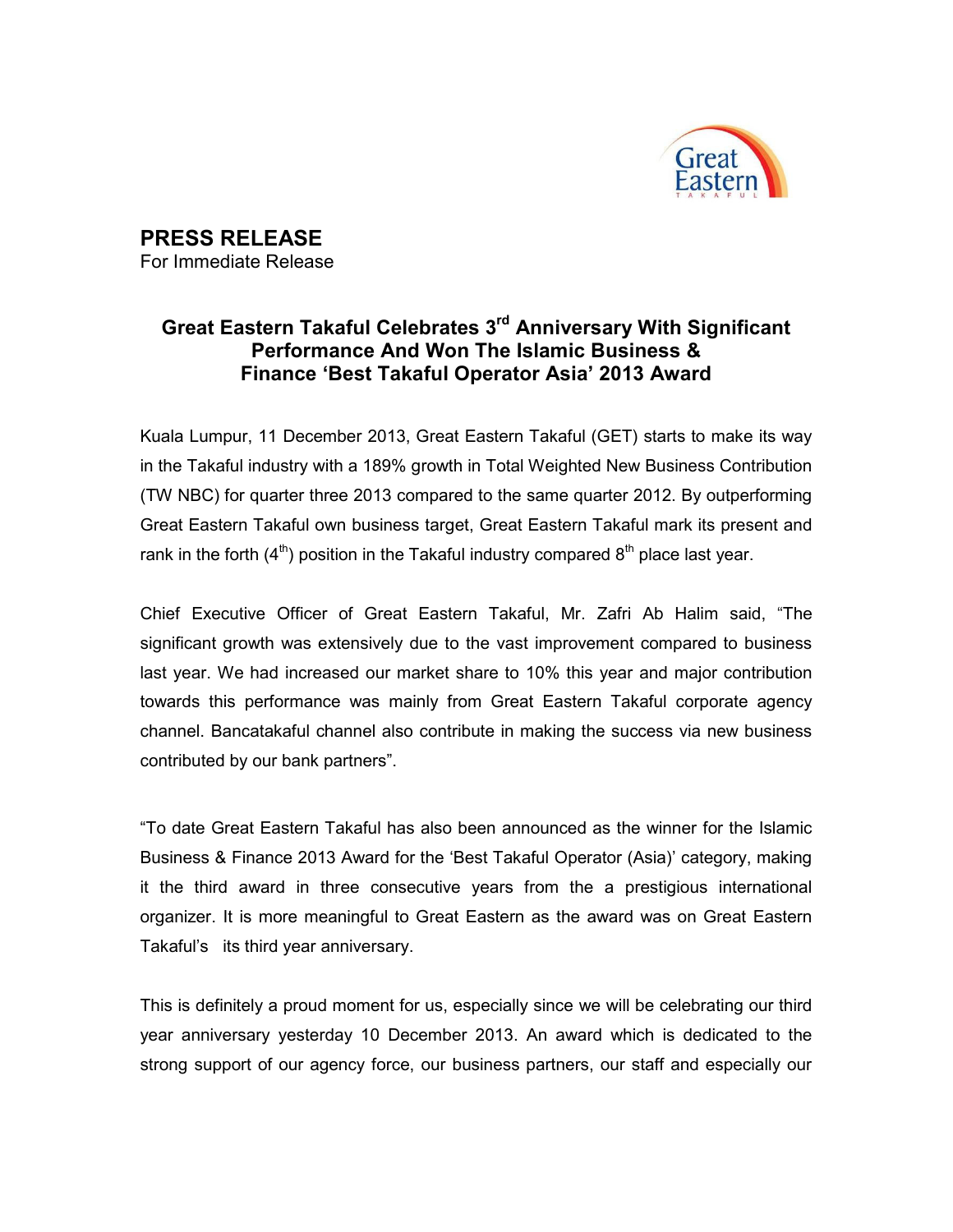certificate holders. To be nominated amongst our peers is already recognition in itself, but to emerge as the winner, that just closes our 2013 chapter with that additional icing.

We are indeed grateful for this recognition and this will definitely spur us to strive harder in delivering our promises to our certificate holders and future customers." said En.Zafri.

"We also pleased to announce that our company has changed its status from private to public company and we are now known as Great Eastern Takaful Berhad effective 10 December 2013. This is in line with the requirement of Islamic Financial Services Act, 2013 that all takaful operator shall be public company", he added.

The Islamic Business & Finance Awards, running for its eight year in the Gulf finance industry has always designed its prestigious annual ceremony to encourage and reward exceptional performance and growth of the international Islamic business and finance community.

Nominees for the awards were short-listed from hundreds of top Islamic institutions and for a wide variety of categories, which includes 'Best Branding', 'Best Islamic Fund Middle East', 'Best Retakaful Operator', 'Best Takaful Operator' (Asia, Africa, Middle East, Europe), Best Retail Bank (Asia, Africa, Middle East, Europe) and many more.

Aside, Great Eastern Takaful also inspired to have more agency offices nationwide that designed to meet the demands of the public and the active agents. Great Eastern Takaful wishes to produce more entrepreneurs, especially those who want to work on their own or have the desire to do business but do not have the appropriate capital to explore the opportunity and becoming takaful representative, leading in promising career with a great future and unique values instilled in Great Eastern Takaful family.

Moving forward for 2014, Great Eastern Takaful will continue to grow and build the Agency Distribution via direct and dual agency as a key distribution channel. Diversify distribution reach via Alternative Business Channel and develop bancatakaful and Group as secondary channel. Improve and leverage on operational service excellence and Develop and launch innovative products catered primarily for the Muslim market.